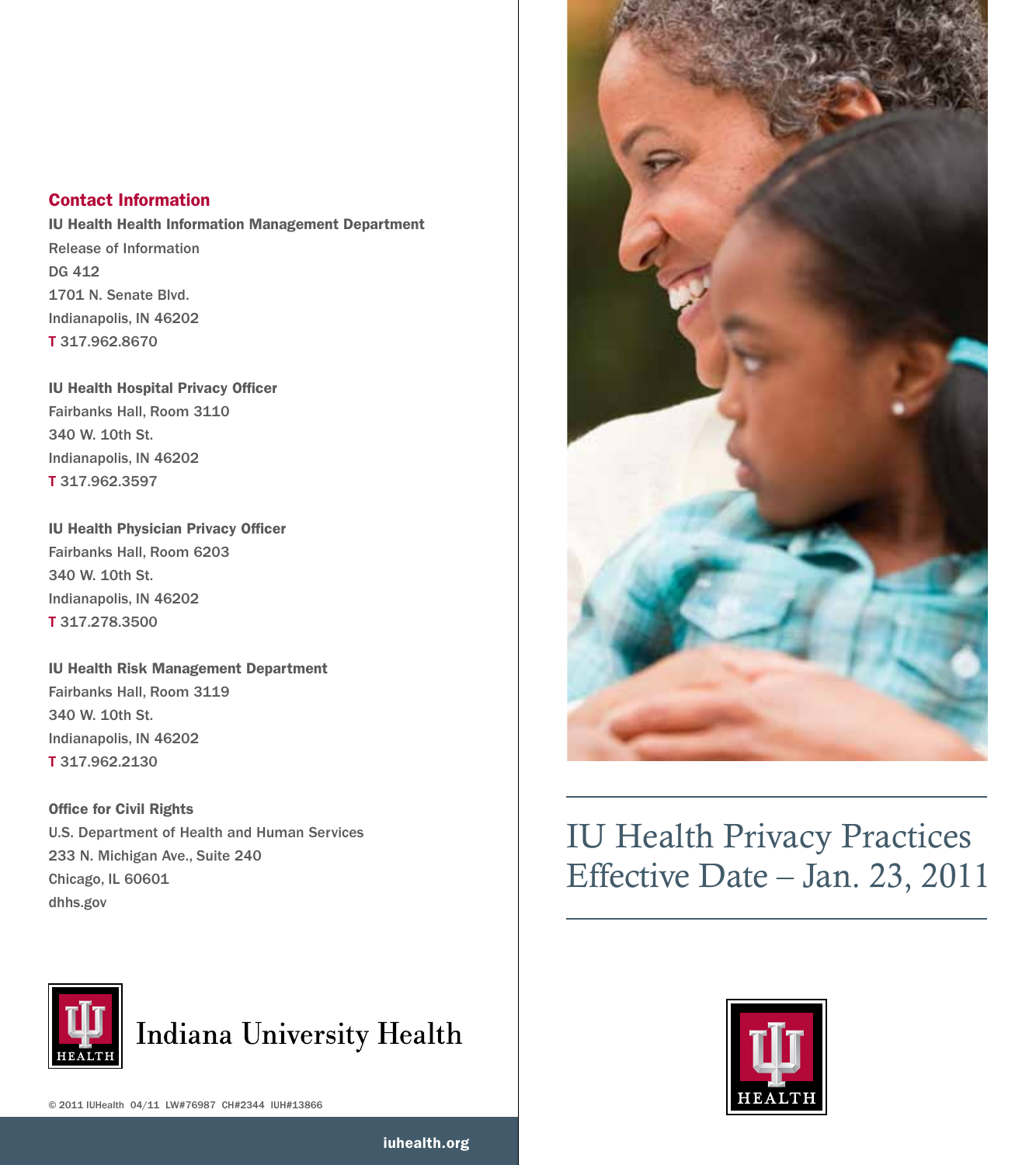#### Notice of Privacy Practices

This Notice describes how "protected health information" about you may be used and disclosed, and how you can gain access to this information. Please review it carefully.

"Protected health information" is your health information or other individually identifiable information, such as demographic data, that may identify you. Protected health information relates to your past, present or future physical or mental health or condition related to healthcare services.

This Notice of Privacy Practices describes how Indiana University Health may use and disclose your protected health information to carry out treatment, for payment, for healthcare operations and for other purposes permitted or required by law. This Notice also describes certain rights that you may have to access your protected health information. IU Health is required to abide by the terms of this Notice of Privacy Practices.

The terms of this Notice may change at any time. The new Notice will apply to all protected health information acquired after it goes into effect. Upon your request, we will provide you with any historical Notice of Privacy Practices or you may obtain the most current copy by visiting the IU Health website at iuhealth.org.

# Uses and Disclosures of Protected Health Information That Do Not Require Your Authorization

Your protected health information may be used and disclosed by IU Health, our staff and others outside of our offices who are involved in your care and treatment for the purpose of providing healthcare services to you. Your protected health information may also be used and disclosed to pay your healthcare bills and to support the operations of IU Health. The following list, by way of example rather than limitation, explains certain uses and disclosures of your protected health information that IU Health is permitted to make.

# **Treatment**

IU Health will use and disclose your protected health information to provide, coordinate or manage your healthcare and any related services. This includes the coordination or management of your healthcare with another provider. For example, IU Health may disclose your protected health information, as minimally necessary, to a home health agency that provides care to you.

IU Health will also disclose health information to physicians or other healthcare providers who may be treating you. For example, your protected health information may be provided to a physician to whom you have been referred to ensure that the physician has the necessary information to diagnose or treat you.

In addition, we may disclose your protected health information from time-to-time to another physician or healthcare provider (e.g., specialist or laboratory) who, at the request of your physician becomes involved in your care by providing assistance with your healthcare diagnosis or treatment. As another example, a doctor treating you for a broken leg may need to know if you have diabetes because diabetes may slow the healing process.

IU Health participates in certain Health Information Exchanges or Organizations (HIEs or HIOs). Specifically, IU Health participates in the Indiana Health Information Exchange (IHIE) and Indiana Network for Primary Care (INPC), which help to make your protected health information available to other healthcare providers who may need access to it in order to provide care or treatment to you.

## Payment

IU Health may use and disclose your protected health information as necessary to obtain payment for healthcare services. This may include providing it to your health insurance plan before it approves or pays for recommended healthcare services so that it may make a determination of eligibility or coverage for insurance benefits. It may also include supplying the information to review services provided to you for medical necessity and to undertake utilization-review activities. For example, obtaining approval for a hospital stay may require that your relevant protected health information be disclosed to the health insurance plan to obtain prior plan approval.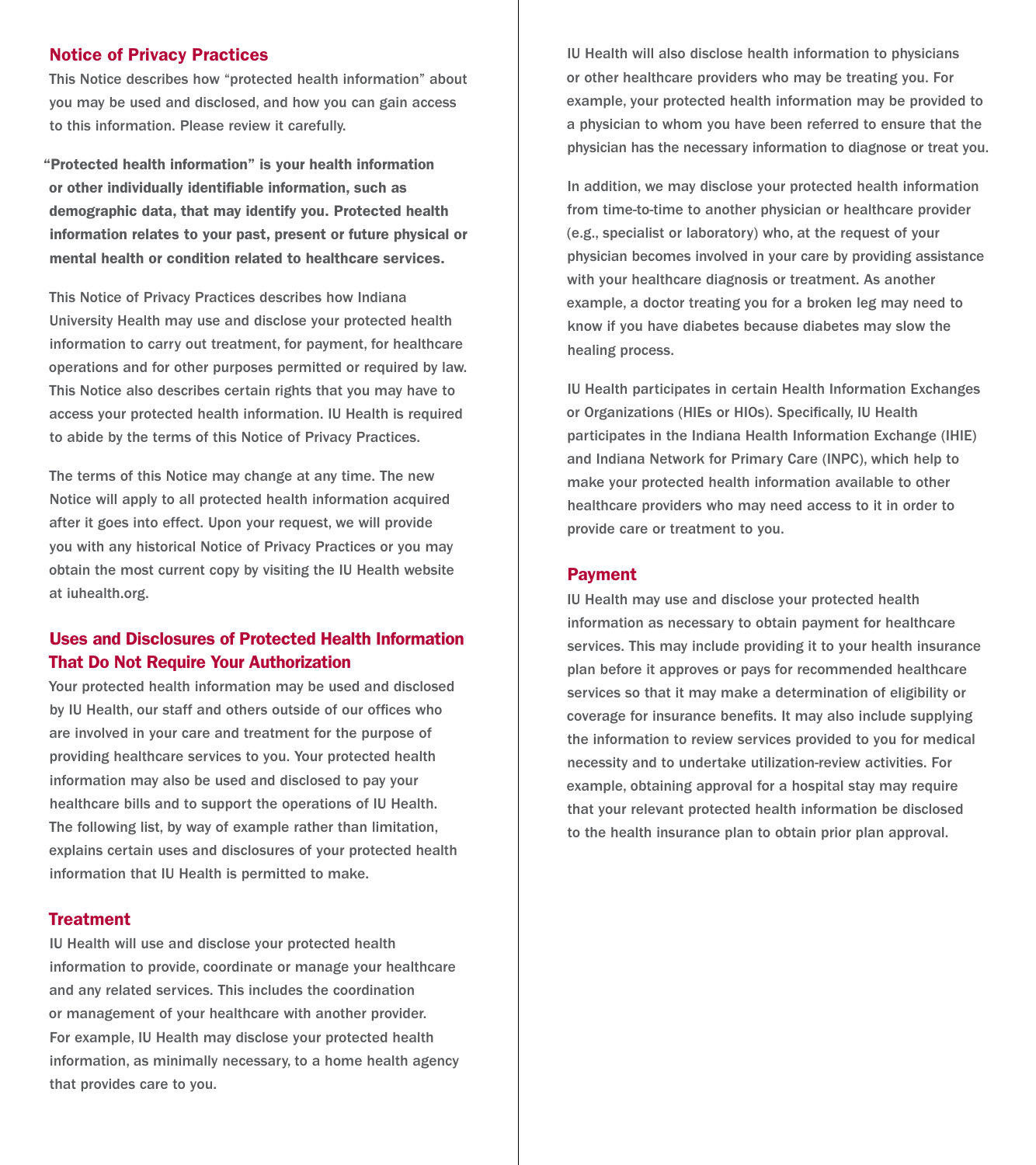#### Healthcare Operations

IU Health may use or disclose your protected health information in order to support our business activities. These activities include, but are not limited to, quality assessment activities, employee review activities, training of medical students, licensing, fundraising activities, and conducting or arranging for other business activities. IU Health may share your protected health information with "business associates," or third-party organizations which perform services such as billing or transcription services on behalf of IU Health. IU Health has written contracts with our business associates to protect the privacy of your protected health information, and business associates are also required by law to comply with the same privacy and security requirements that apply to IU Health.

IU Health may use and disclose your protected health information to tell you about appointments and other matters related to your care. We may contact you by mail, telephone or e-mail. We may leave voice messages at the telephone number you provide to us, and we may respond to your e-mails.

IU Health may use and disclose medical information to tell you about possible treatment options, new services or alternatives that may be relevant to your healthcare.

#### Fundraising Activities

IU Health may use necessary protected health information to contact you in an effort to raise money for its operations. We may disclose protected health information to a foundation related to IU Health so that it may contact you to raise money to support IU Health, unless you tell us in writing not to contact you for this purpose.

## Hospital Directory

IU Health may include limited information about you in the hospital directory while you are a patient. This information may include your name, location in the hospital and your general condition (e.g., fair or stable). This directory information may be released to people who ask for you by name so that they may generally know how you are doing. If you do not want this information shared, please let us know. Also, your religious affiliation may be given to a member of the clergy even if they do not ask for you by name.

# Individuals Involved in Your Care or Payment for Your Care

Unless you indicate otherwise, IU Health may disclose to a relative, a close friend or any other person you identify, the portion of your protected health information which directly relates to that person's involvement in your healthcare. If you are unable to agree or object to such a disclosure, we may disclose such information as necessary for your healthcare, if, based on our professional judgment, we determine that it is in your best interest. We may disclose protected health information to notify or assist in notifying a family member, personal representative or any other person who is responsible for your care of your location, general condition or death. Finally, we may use or disclose your protected health information to an authorized public or private entity to assist in disaster-relief efforts.

#### Research

IU Health performs medical research. IU Health may disclose your protected health information to researchers when their research has been approved by an institutional review board that has reviewed the research proposal and established protocols to ensure, among other things, the privacy of your protected health information. IU Health may release information about you to researchers who need to know how many patients have a specific health issue in preparation for proposed research. If a doctor caring for you believes you may be interested in, or may benefit from, a research study, your physician and the research review committee will designate someone to contact you. This individual will see if you are interested in the study, provide you with more information and give you the opportunity to participate or to decline further contact.

# To Avert a Serious Threat to Health or Safety

IU Health may use and disclose protected health information about you when necessary to prevent a serious threat to your health and safety, or the health and safety of another person or the public. However, any disclosure would only be to someone who is able to help prevent the threat.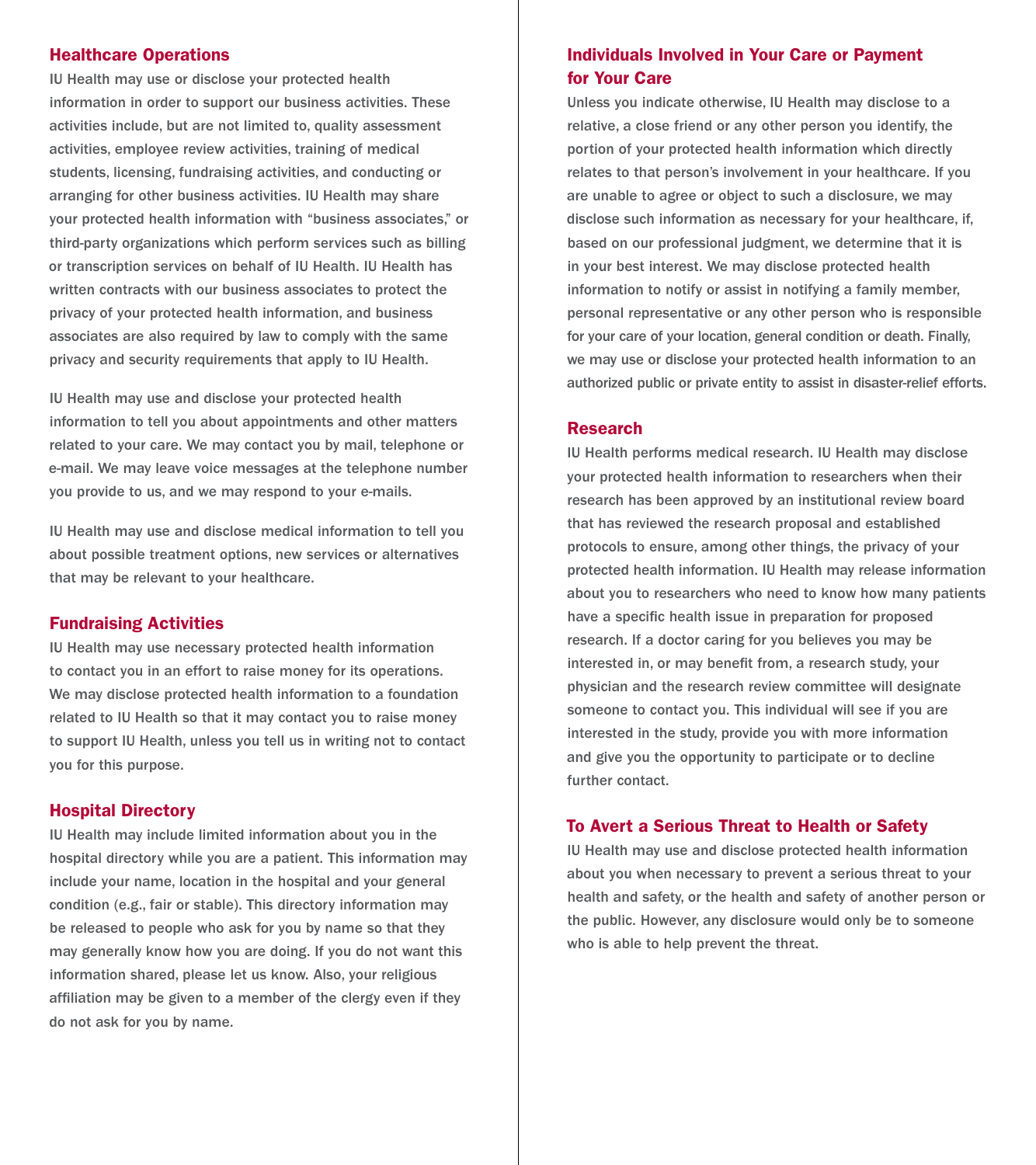## Organ and Tissue Donation

If you are an organ donor, IU Health may release protected health information to organizations that handle organ procurement or organ, eye or tissue transplantation, or to an organ-donation bank as necessary to facilitate organ or tissue donation and transplantation.

## Workers' Compensation

IU Health may release protected health information about you for workers' compensation or similar programs. These programs provide benefits for work-related injuries or illnesses.

#### Public Health Risks and Patient Safety Issues

IU Health may disclose protected health information about you for public health activities and purposes to a public health authority that is permitted by law to receive the information. For example, disclosures may be made for the purposes of preventing or controlling disease, injury or disability; to report births and deaths; to report reactions to medications or problems with products; and to notify people of recalls of products that they may be using.

#### Communicable Diseases

IU Health may disclose or use your protected health information to notify a person who may have been exposed to a disease or may be at risk for contracting or spreading a disease or condition; and to comply with state mandatory-disease reporting, such as cancer registries.

#### Abuse or Neglect

IU Health may disclose your protected health information to a public health authority authorized by law to receive reports of child abuse or neglect, and to notify the appropriate government authority if IU Health believes a patient has been the victim of abuse, neglect or domestic violence. We will only make this disclosure when required or authorized by law.

## Health Oversight Activities

IU Health may disclose protected health information to a health oversight agency for activities authorized by law, such as audits, investigations, inspections and licensure. These activities are necessary for the government to monitor the healthcare system, government benefit programs and compliance with civil-rights laws.

#### Food and Drug Administration (FDA)

IU Health may disclose your protected health information to a person or company required by the Food and Drug Administration for the purpose of quality, safety or effectiveness of FDA-regulated products or activities, which include: to report adverse events, product defects or problems, biologic product deviations; to track products; to enable product recalls; to make repairs or replacements; or to conduct post-marketing surveillance, as required.

# Legal Proceedings

IU Health may disclose protected health information in the course of any judicial or administrative proceeding, in response to an order of a court or administrative tribunal (to the extent such disclosure is expressly authorized) or in certain conditions in response to a subpoena, discovery request or other lawful process.

## Law Enforcement

IU Health may disclose protected health information for certain law-enforcement purposes, such as: in response to a court order, subpoena, warrant, summons or similar process; to identify or locate a suspect, fugitive, material witness or missing person; about the victim of a crime, if under certain limited circumstances, we are unable to obtain the person's agreement; about a death we believe may be the result of criminal conduct; about criminal conduct at the hospital; and, in emergency circumstances, to report a crime, the location of the crime or victims, or the identity, description or location of the person who committed the crime.

#### Coroners, Medical Examiners and Funeral Directors

IU Health may release protected health information to a coroner or medical examiner, for example, to identify a deceased person or determine the cause of death. We may also release protected health information about patients of the hospital to funeral directors as necessary to carry out their duties.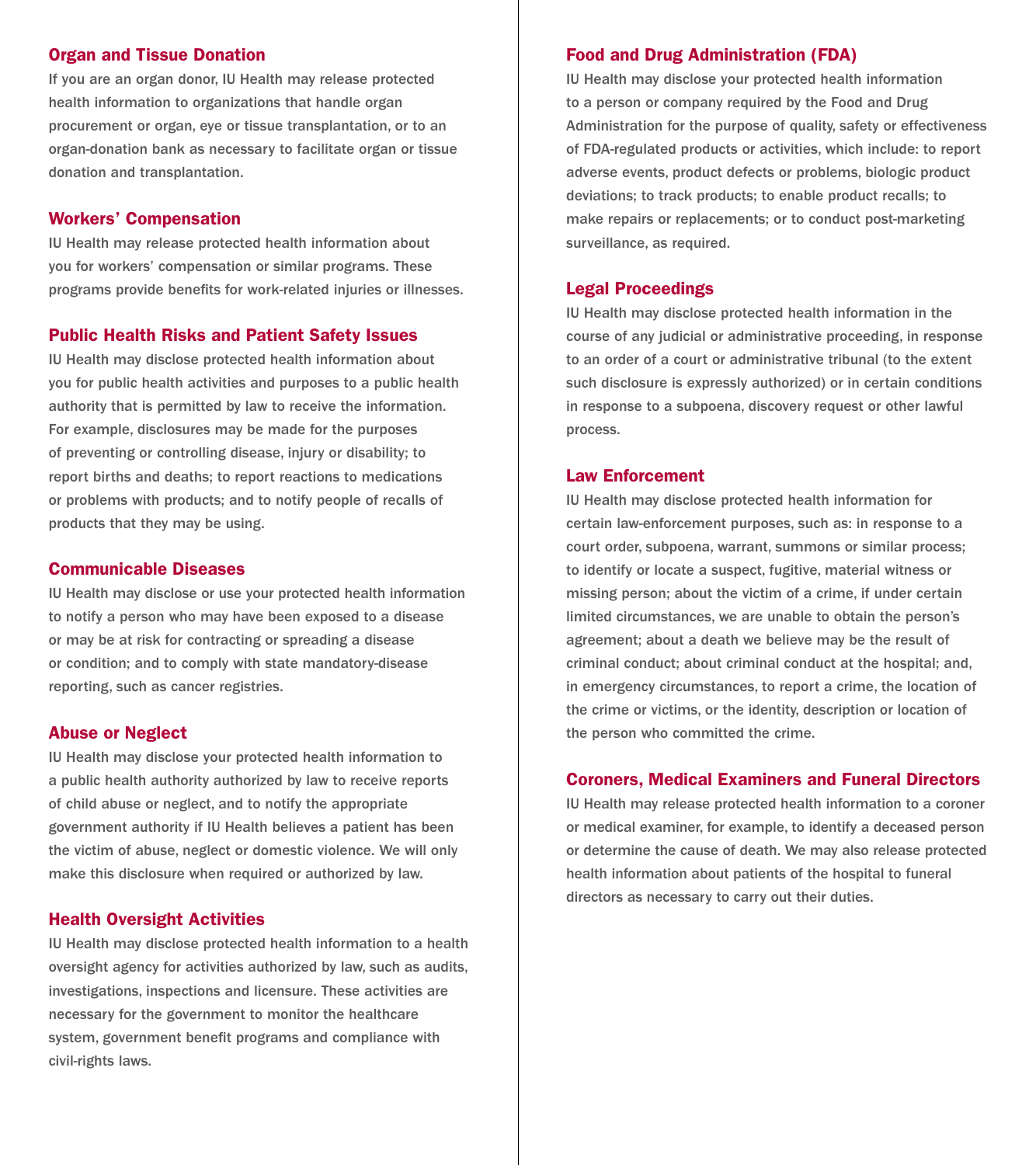# Military Activity and National Security

IU Health may use or disclose the protected health information of individuals who are Armed Forces personnel for activities deemed necessary by appropriate military-command authorities, for the purpose of a determination by the Department of Veterans Affairs of your eligibility for benefits or to foreign military authority if you are a member of that foreign military service. We may also disclose your protected health information to authorized federal officials for conducting national security and intelligence activities, including for the provision of protective services to the president or others legally authorized.

#### Inmates

If you are an inmate of a correctional institution or under the custody of a law enforcement official, IU Health may release protected health information about you to the correctional institution or law enforcement official. This release would be necessary for the institution to provide you with healthcare, to protect your health and safety or the health and safety of others, or for the safety and security of the correctional institution.

# Uses and Disclosures of Protected Health Information That Do Require Your Authorization

As described above, IU Health will use your protected health information and disclose it outside of IU Health for treatment, payment, healthcare operations and when permitted or required by law. IU Health will not disclose your protected health information for other purposes without your prior written authorization. These types of uses and disclosures will be made only with your written authorization. In addition, certain disclosures of your psychotherapy notes, mental health records, and drug and alcohol abuse treatment records may require your prior written authorization.

# Your Rights Regarding Your Protected Health Information

#### Right to Inspect and Copy

You have the right to inspect and obtain an electronic or paper copy of your protected health information that may be used to make decisions about your care. This includes medical and billing records, but does not include psychotherapy notes. To inspect and obtain a copy of your protected health information, you must submit your request in writing to the IU Health Health Information Management department. If you request a copy of the information, IU Health may charge a fee for the cost of copying, mailing or other supplies associated with your request.

IU Health may deny your request to inspect and copy in some limited circumstances. If you are denied access to protected health information, you may request that the denial be reviewed. Another licensed healthcare professional chosen by IU Health will review your request and the denial. The person conducting the review will not be the person who denied your request. We will comply with the outcome of the review.

#### Right to Amend

You have a right to request an amendment of the health information that IU Health has in our records. Your request for an amendment must be made in writing, including a reason for the request and submitted to the IU Health Risk Management department. IU Health may deny a request for an amendment if it is not in writing and does not include a reason to support the request or requests for amendment of information that: was not created by IU Health; is not part of the protected health information kept by IU Health; is not part of the information which you would be permitted to inspect and copy; or is accurate and complete.